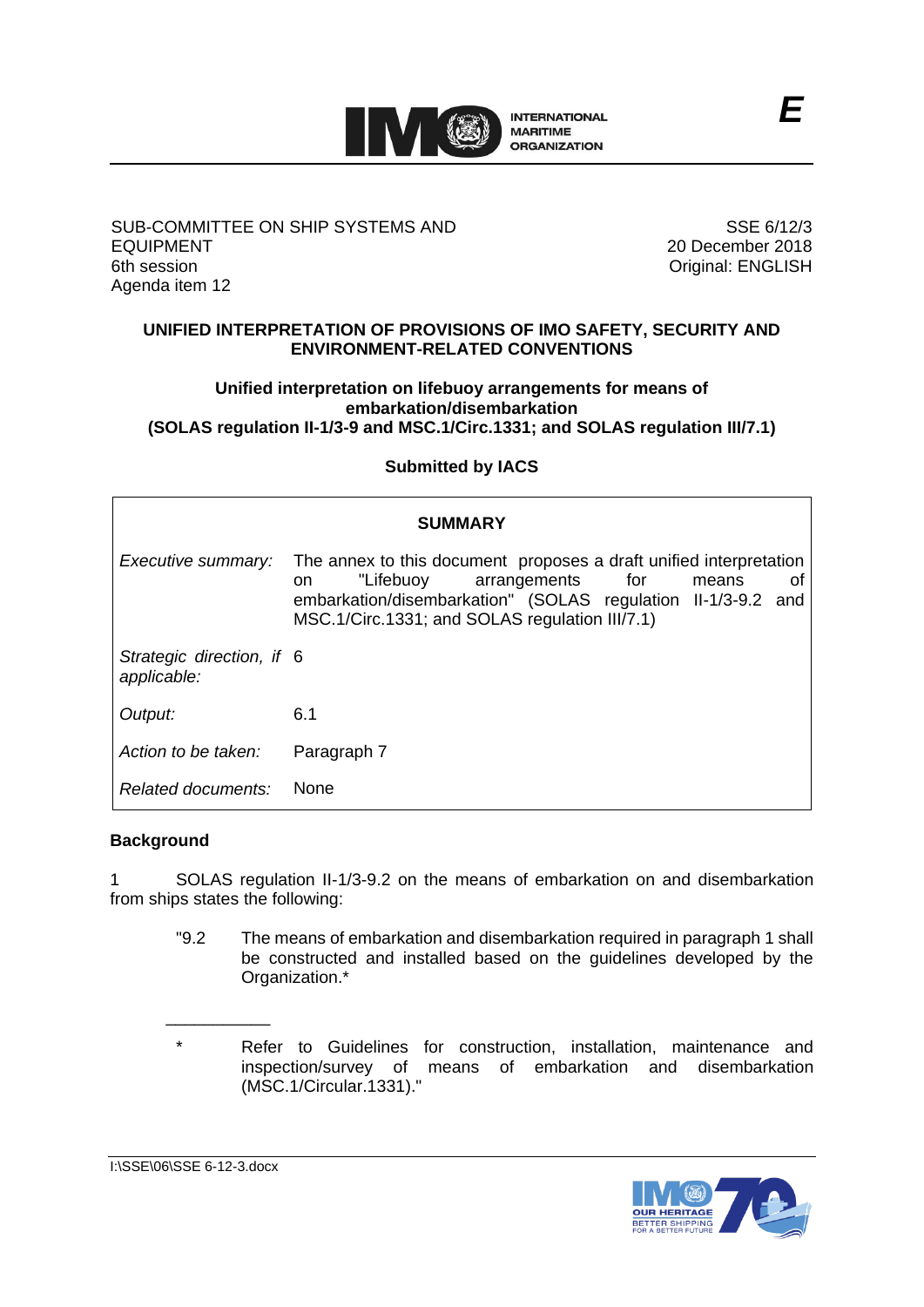2 Paragraph 3.3 of annex to MSC.1/Circ.1331 on *Guidelines for construction, installation, maintenance and inspection/survey of means of embarkation and disembarkation* states the following:

"A lifebuoy equipped with a self-igniting light and a buoyant lifeline should be available for immediate use in the vicinity of the embarkation and disembarkation arrangement when in use."

3 SOLAS regulations III/7.1.2 and 1.3 states the following:

"1.2 At least one lifebuoy on each side of the ship shall be fitted with a buoyant lifeline complying with the requirements of paragraph 2.1.4 of the Code …"

"1.3 … lifebuoys with lights and those with lights and smoke signals shall be equally distributed on both sides of the ship and shall not be the lifebuoys provided with lifelines in compliance with the requirements of paragraph 1.2."

### **Discussion**

4 IACS is aware of the fact that some confusion exists in the industry regarding the provisions of SOLAS and MSC.1/Circ.1331 on the number of lifebuoys fitted with a buoyant lifeline that are to be carried on board a ship.

5 The draft UI in the annex to this document is intended to clarify that a lifebuoy fitted with both a light and a lifeline as per MSC.1/Circular.1331 for compliance with SOLAS regulation II-1/3-9 should not to be taken into account when considering the minimum number and distribution of lifebuoys, as required by SOLAS regulation III/22.1.1 (lifebuoys for passenger ships) or III/32.1.1 (lifebuoys for cargo ships), as applicable.

6 IACS suggests that the unified interpretation, if agreed and finalized, should only be applied to ships contracted for construction on or after 1 January 2020.

#### **Action requested of the Sub-Committee**

7 The Sub-Committee is invited to consider the discussion provided above together with the draft IACS UI, as set out in the annex and take action, as appropriate.

\*\*\*